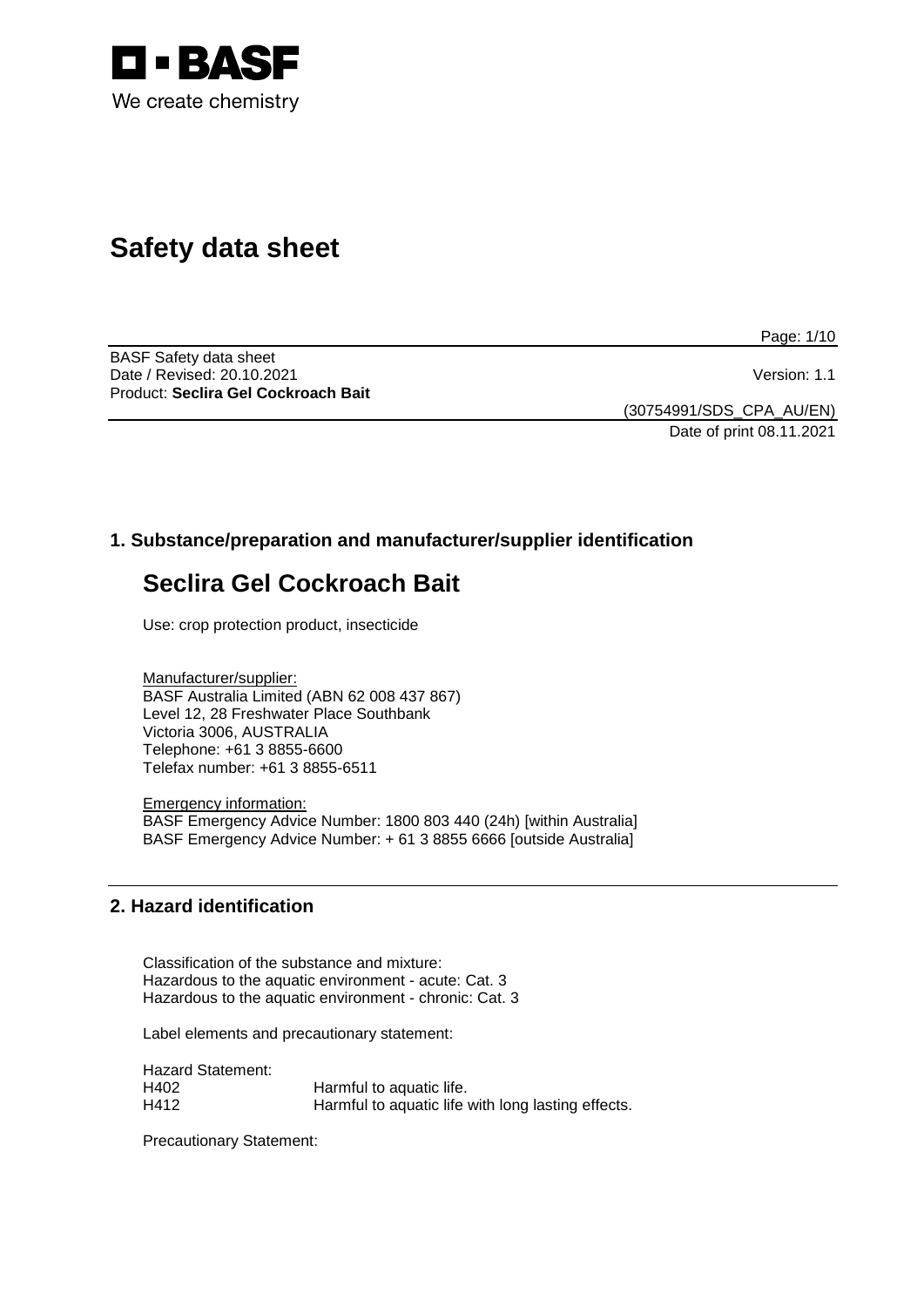Page: 2/10

BASF Safety data sheet Date / Revised: 20.10.2021 **Version: 1.1** Product: **Seclira Gel Cockroach Bait**

(30754991/SDS\_CPA\_AU/EN)

Date of print 08.11.2021

|                  | <b>Pato of Pillit ooi I</b>                                                          |
|------------------|--------------------------------------------------------------------------------------|
| P <sub>101</sub> | If medical advice is needed, have product container or label at hand.                |
| P <sub>102</sub> | Keep out of reach of children.                                                       |
| P <sub>103</sub> | Read carefully and follow all instructions.                                          |
|                  | Precautionary Statements (Disposal):                                                 |
| P <sub>501</sub> | Dispose of contents and container to hazardous or special waste<br>collection point. |
|                  | Other her real cold the demand and the short flood for the                           |

Other hazards which do not result in classification: See section 12 - Results of PBT and vPvB assessment. If applicable information is provided in this section on other hazards which do not result in classification but which may contribute to the overall hazards of the substance or mixture.

## **3. Composition/information on ingredients**

#### **Chemical nature**

crop protection product, insecticide, Bait

Hazardous ingredients

dinotefuran (ISO); (RS)-1-methyl-2-nitro-3-(tetrahydro-3-furylmethyl)guanidine Content (W/W): 0.5 % CAS Number: 165252-70-0 Acute Tox.: Cat. 4 (oral) Aquatic Acute: Cat. 1 Aquatic Chronic: Cat. 1

## **4. First-Aid Measures**

General advice: Remove contaminated clothing.

If inhaled: Keep patient calm, remove to fresh air.

On skin contact: Wash thoroughly with soap and water

On contact with eyes: Wash affected eyes for at least 15 minutes under running water with eyelids held open.

On ingestion: Rinse mouth and then drink 200-300 ml of water.

Note to physician: Symptoms: Information, i.e. additional information on symptoms and effects may be included in the GHS labeling phrases available in Section 2 and in the Toxicological assessments available in Section 11., (Further) symptoms and / or effects are not known so far Treatment: Symptomatic treatment (decontamination, vital functions).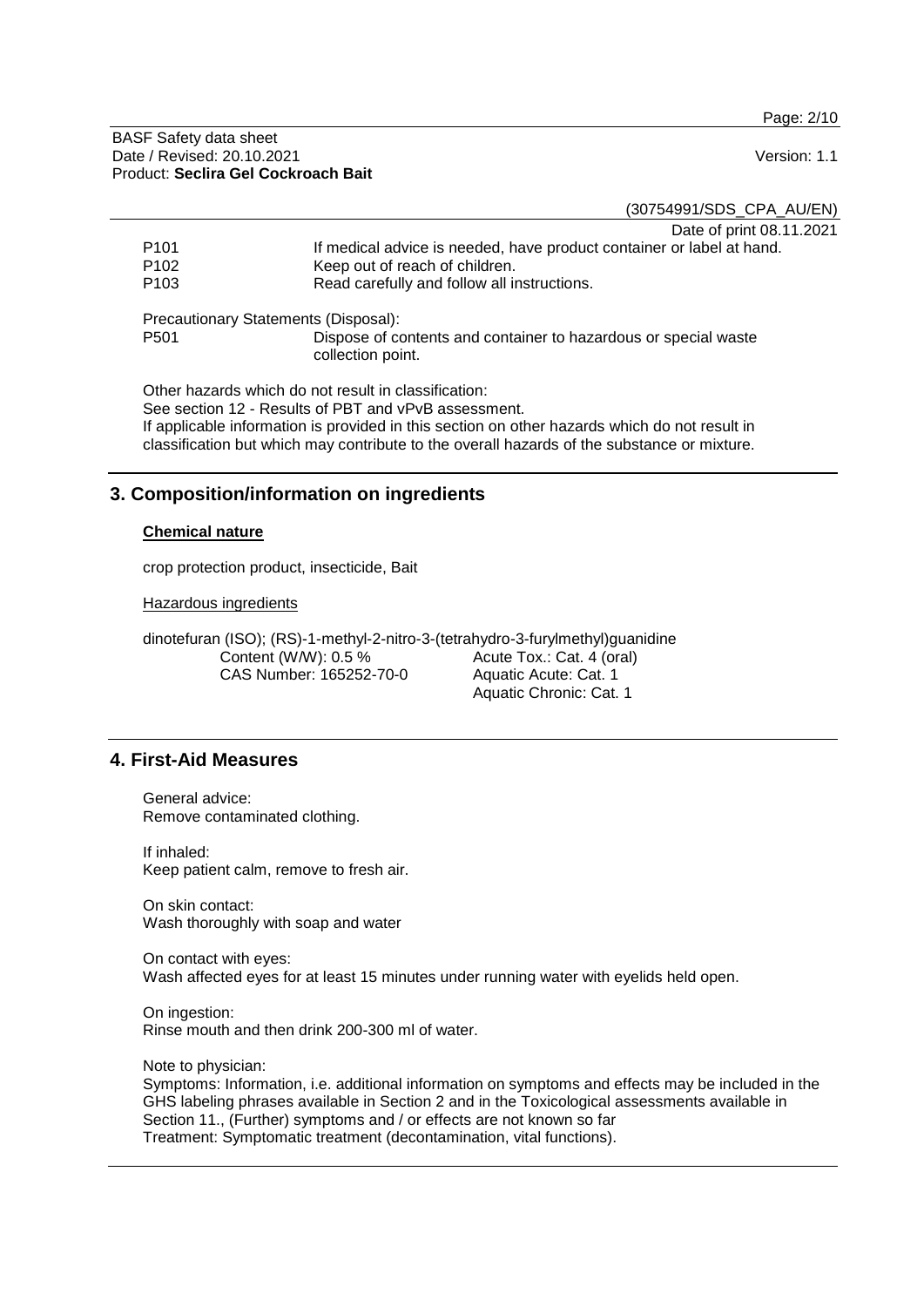Page: 3/10

BASF Safety data sheet Date / Revised: 20.10.2021 **Version: 1.1** Product: **Seclira Gel Cockroach Bait**

(30754991/SDS\_CPA\_AU/EN)

Date of print 08.11.2021

## **5. Fire-Fighting Measures**

Suitable extinguishing media: water spray, dry powder, foam, carbon dioxide

Specific hazards: carbon monoxide, carbon dioxide, nitrogen oxides, silica compounds The substances/groups of substances mentioned can be released in case of fire.

Special protective equipment: Wear self-contained breathing apparatus and chemical-protective clothing.

Further information:

Collect contaminated extinguishing water separately, do not allow to reach sewage or effluent systems. Dispose of fire debris and contaminated extinguishing water in accordance with official regulations. In case of fire and/or explosion do not breathe fumes. Keep containers cool by spraying with water if exposed to fire.

## **6. Accidental Release Measures**

Personal precautions:

Do not breathe vapour/spray. Use personal protective clothing. Avoid contact with the skin, eyes and clothing.

Environmental precautions:

Do not discharge into the subsoil/soil. Do not discharge into drains/surface waters/groundwater.

Methods for cleaning up or taking up:

For small amounts: Pick up with suitable absorbent material (e.g. sand, sawdust, general-purpose binder, kieselguhr).

For large amounts: Dike spillage. Pump off product.

Dispose of absorbed material in accordance with regulations. Collect waste in suitable containers, which can be labeled and sealed. Clean contaminated floors and objects thoroughly with water and detergents, observing environmental regulations.

# **7. Handling and Storage**

#### **Handling**

No special measures necessary if stored and handled correctly. Ensure thorough ventilation of stores and work areas. When using do not eat, drink or smoke. Hands and/or face should be washed before breaks and at the end of the shift.

Protection against fire and explosion:

No special precautions necessary. The substance/product is non-combustible. Product is not explosive.

#### Storage

Segregate from foods and animal feeds.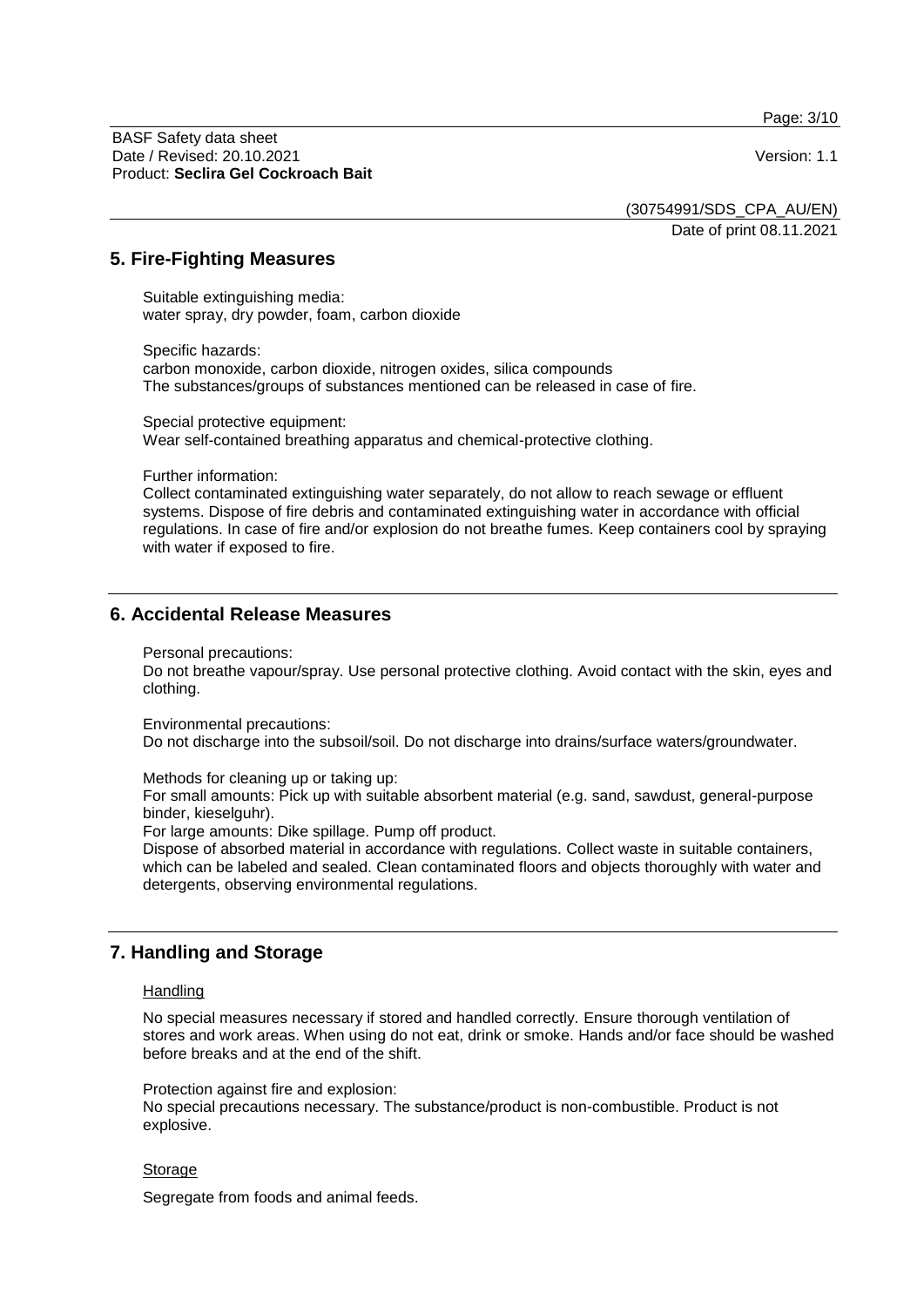Page: 4/10

#### BASF Safety data sheet Date / Revised: 20.10.2021 **Version: 1.1** Product: **Seclira Gel Cockroach Bait**

(30754991/SDS\_CPA\_AU/EN)

Date of print 08.11.2021

Further information on storage conditions: Keep away from heat. Protect from direct sunlight.

Storage stability: Storage duration: 60 Months

## **8. Exposure controls and personal protection**

Components with occupational exposure limits

glycerol, 56-81-5;

TWA value 10 mg/m3 (AU NOEL), Inhalable mist This value is for inhalable dust containing no asbestos and < 1% crystalline silica. TWA value 10 mg/m3 (OEL (AU)), Inhalable dust

Personal protective equipment

Respiratory protection: Respiratory protection not required.

Hand protection: Wear impervious gloves.

Eye protection: Safety glasses with side-shields (frame goggles) (e.g. EN 166)

Body protection:

Body protection must be chosen depending on activity and possible exposure, e.g. apron, protecting boots, chemical-protection suit (according to EN 14605 in case of splashes or EN ISO 13982 in case of dust).

General safety and hygiene measures:

Wearing of closed work clothing is recommended. The statements on personal protective equipment in the instructions for use apply when handling crop-protection agents in final-consumer packing. Keep away from food, drink and animal feeding stuffs. Store work clothing separately.

# **9. Physical and Chemical Properties**

| Form:<br>Colour:<br>Odour:<br>Odour threshold: | qel<br>tan to brown<br>characteristic<br>Not determined due to potential health hazard by inhalation. |
|------------------------------------------------|-------------------------------------------------------------------------------------------------------|
| pH value:                                      | approx. $6 - 8$<br>(22.4 °C)                                                                          |
| Melting point:                                 | approx. 18 °C<br>Information based on the main<br>components.                                         |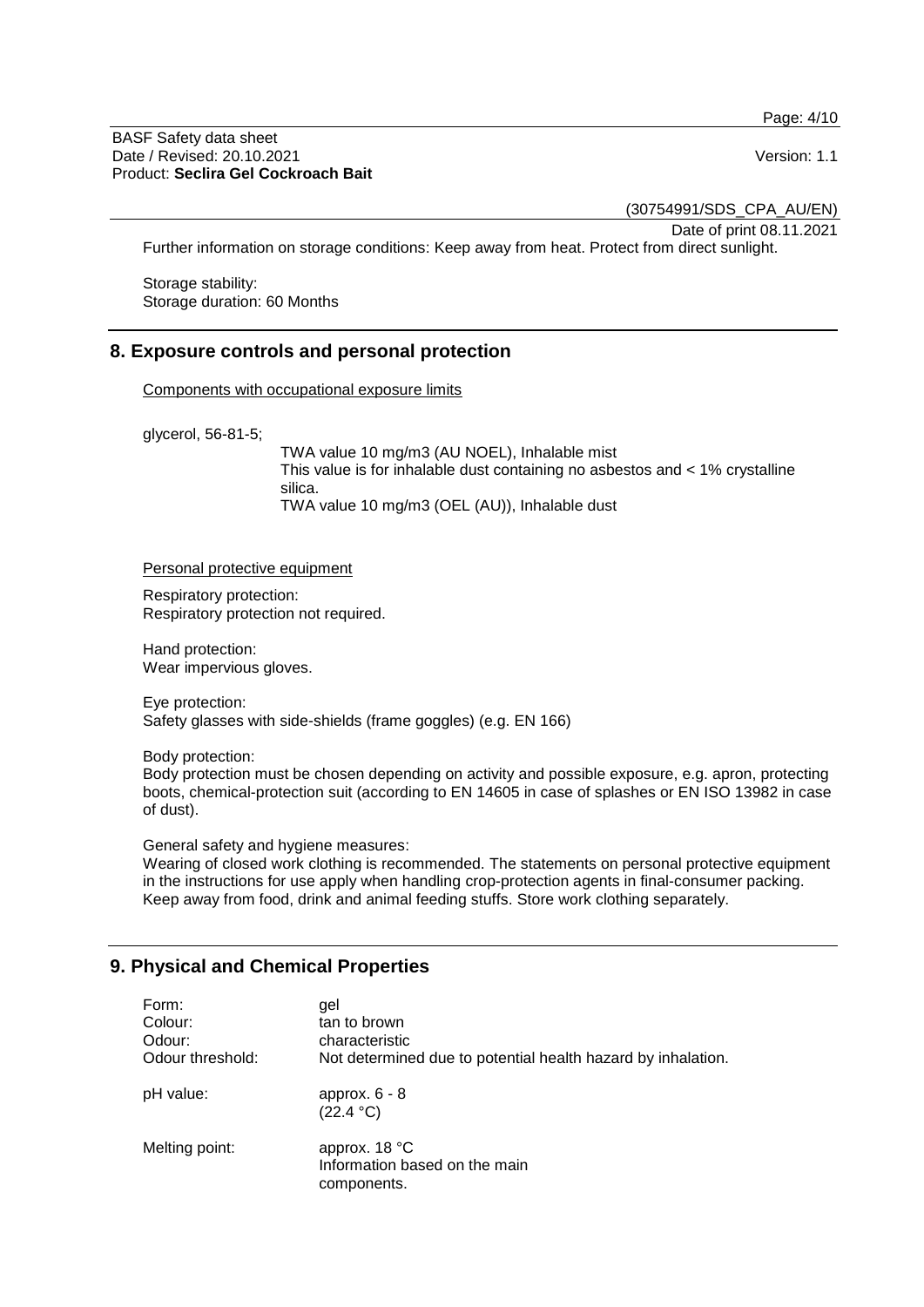Page: 5/10

#### BASF Safety data sheet Date / Revised: 20.10.2021 Version: 1.1 Product: **Seclira Gel Cockroach Bait**

(30754991/SDS\_CPA\_AU/EN)

 $\overline{8.11.2021}$ 

|                                                                             |                                                                                                                                                                                                                       | Date of print 08. |
|-----------------------------------------------------------------------------|-----------------------------------------------------------------------------------------------------------------------------------------------------------------------------------------------------------------------|-------------------|
| Boiling point:                                                              | approx. 100 °C<br>Information applies to the solvent.                                                                                                                                                                 |                   |
| Flash point:                                                                |                                                                                                                                                                                                                       |                   |
|                                                                             | Non-flammable., Information applies<br>to the solvent.                                                                                                                                                                |                   |
| Evaporation rate:                                                           | not applicable                                                                                                                                                                                                        |                   |
| Flammability (solid/gas): not applicable<br>Lower explosion limit:          |                                                                                                                                                                                                                       |                   |
|                                                                             | As a result of our experience with this<br>product and our knowledge of its<br>composition we do not expect any<br>hazard as long as the product is used<br>appropriately and in accordance with<br>the intended use. |                   |
| Upper explosion limit:                                                      |                                                                                                                                                                                                                       |                   |
|                                                                             | As a result of our experience with this<br>product and our knowledge of its<br>composition we do not expect any<br>hazard as long as the product is used<br>appropriately and in accordance with<br>the intended use. |                   |
| Ignition temperature:                                                       | approx. 400 °C<br>Information applies to the solvent.                                                                                                                                                                 |                   |
| Thermal decomposition:                                                      | No decomposition if stored and<br>handled as prescribed/indicated.                                                                                                                                                    |                   |
| Explosion hazard:                                                           | Based on the chemical structure<br>there is no indication of explosive                                                                                                                                                |                   |
| Fire promoting properties:                                                  | properties.<br>Based on its structural properties<br>the product is not classified as<br>oxidizing.                                                                                                                   |                   |
| Vapour pressure:                                                            | approx. $< 0.01$ Pa<br>(20 °C)<br>Information based on the main<br>components.                                                                                                                                        |                   |
| Density:                                                                    | approx. 1.20 g/cm3<br>(20 °C)                                                                                                                                                                                         |                   |
| Relative vapour density (air):                                              | not applicable                                                                                                                                                                                                        |                   |
| Solubility in water:<br>Partitioning coefficient n-octanol/water (log Pow): | dispersible<br>The statements are based on the<br>properties of the individual<br>components.                                                                                                                         |                   |
|                                                                             | Information on: dinotefuran (ISO); (RS)-1-methyl-2-nitro-3-(tetrahydro-3-furylmethyl)guanidine<br>Partitioning coefficient n-octanol/water (log Pow): -0.549<br>(25 °C)                                               |                   |
|                                                                             |                                                                                                                                                                                                                       |                   |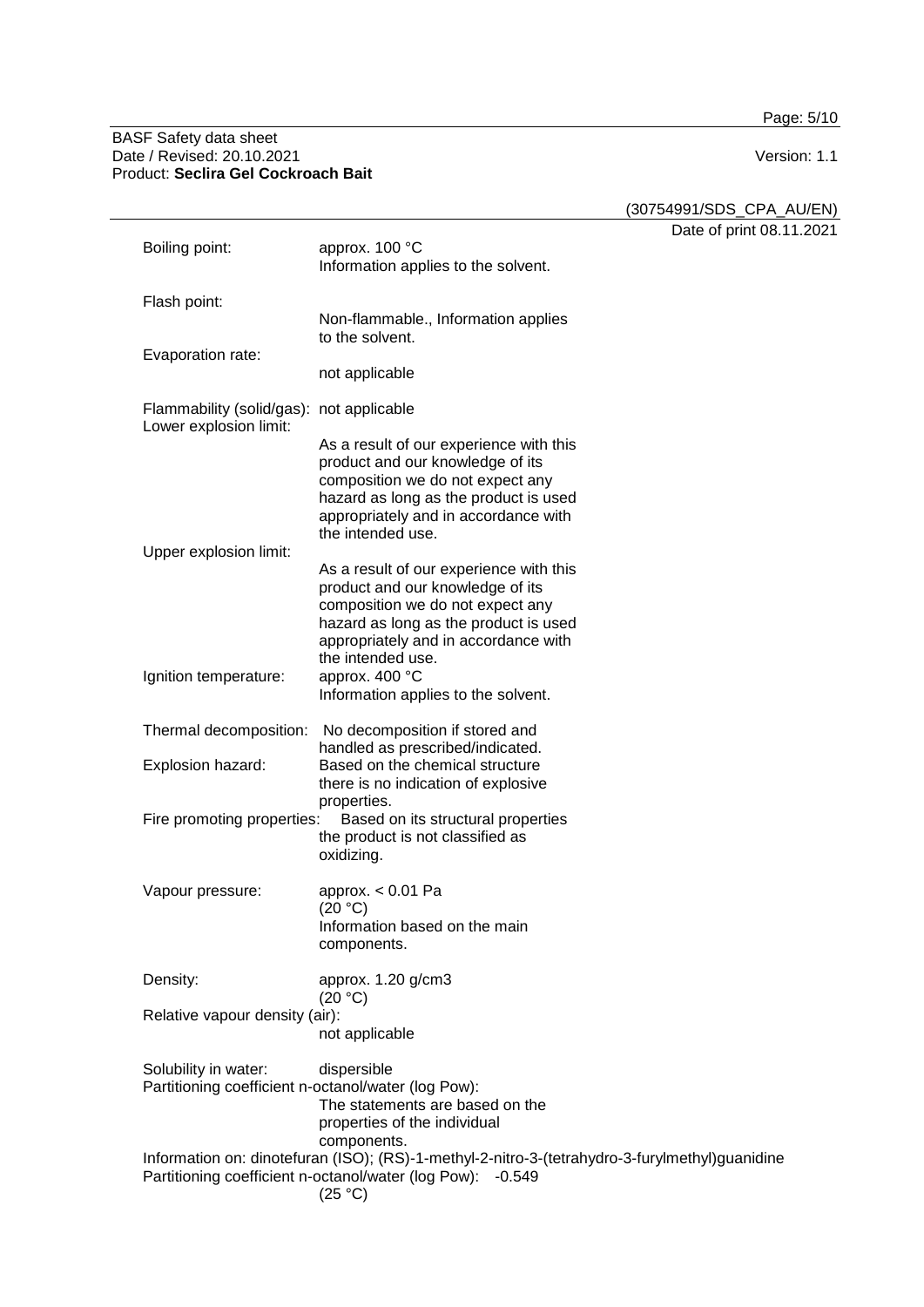Page: 6/10

BASF Safety data sheet Date / Revised: 20.10.2021 **Version: 1.1** Product: **Seclira Gel Cockroach Bait**

(30754991/SDS\_CPA\_AU/EN) Date of print 08.11.2021

----------------------------------

Viscosity, dynamic: approx. 124.5 Pa.s  $(23 °C)$ 

Other Information:

If necessary, information on other physical and chemical parameters is indicated in this section.

## **10. Stability and Reactivity**

Conditions to avoid: See SDS section 7 - Handling and storage.

Thermal decomposition: No decomposition if stored and handled as prescribed/indicated.

Substances to avoid: strong acids, strong bases, strong oxidizing agents

Hazardous reactions: No hazardous reactions if stored and handled as prescribed/indicated.

Hazardous decomposition products: No hazardous decomposition products if stored and handled as prescribed/indicated.

# **11. Toxicological Information**

#### **Acute toxicity**

Assessment of acute toxicity: Virtually nontoxic after a single ingestion. Virtually nontoxic by inhalation. Virtually nontoxic after a single skin contact.

Experimental/calculated data: LD50 rat (oral): > 5,000 mg/kg No mortality was observed.

LC50 rat (by inhalation):  $> 2.07$  mg/l 4 h No mortality was observed.

LD50 rat (dermal): > 5,000 mg/kg No mortality was observed.

#### **Irritation**

Assessment of irritating effects: Not irritating to the skin. Not irritating to the eyes.

Experimental/calculated data: Skin corrosion/irritation rabbit: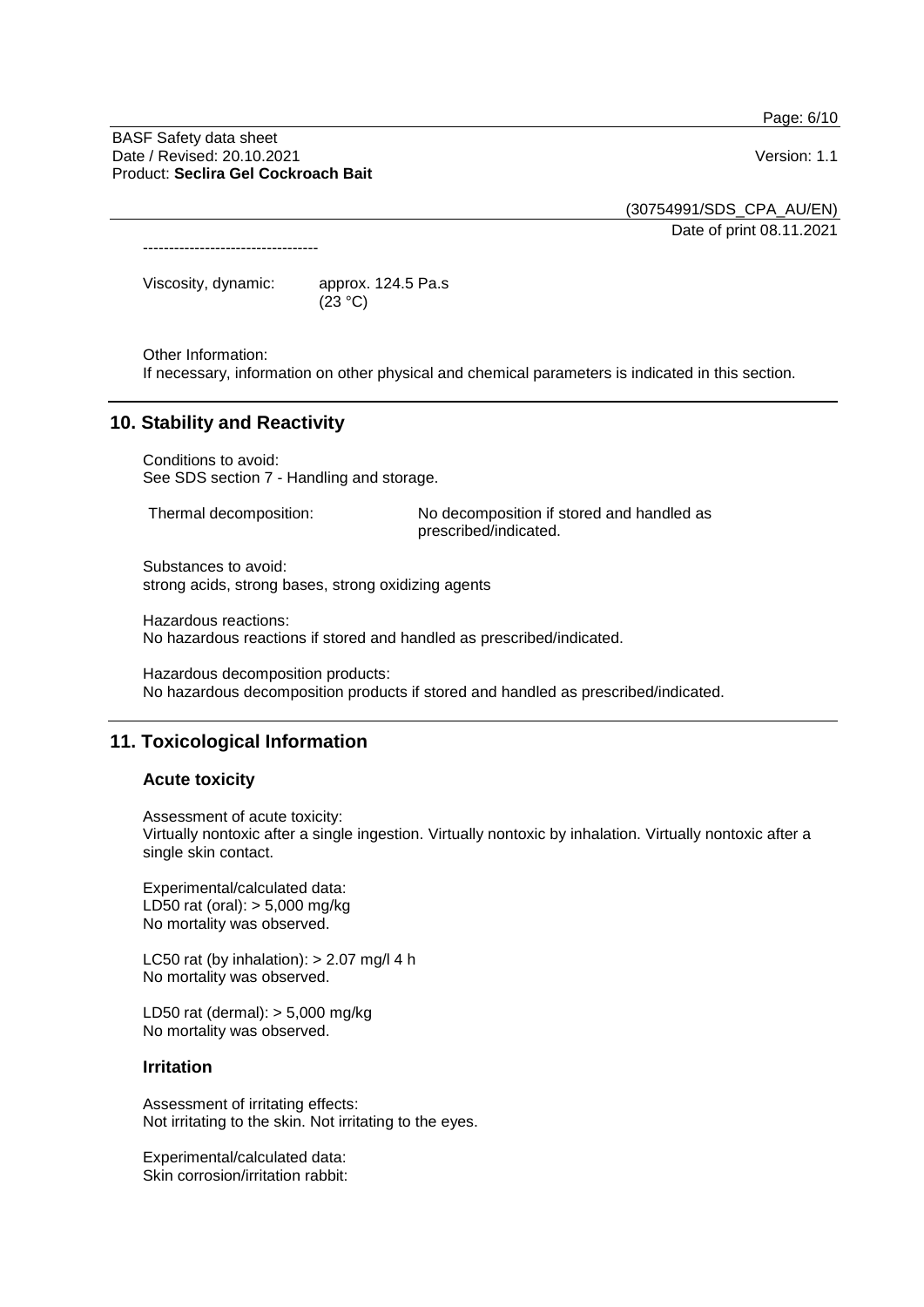Page: 7/10

BASF Safety data sheet Date / Revised: 20.10.2021 **Version: 1.1** Product: **Seclira Gel Cockroach Bait**

(30754991/SDS\_CPA\_AU/EN)

Date of print 08.11.2021

Serious eye damage/irritation rabbit:

## **Respiratory/Skin sensitization**

Assessment of sensitization: There is no evidence of a skin-sensitizing potential.

Experimental/calculated data: Buehler test guinea pig:

#### **Germ cell mutagenicity**

Assessment of mutagenicity:

The product has not been tested. The statement has been derived from the properties of the individual components. Mutagenicity tests revealed no genotoxic potential.

#### **Carcinogenicity**

Assessment of carcinogenicity:

The product has not been tested. The statement has been derived from the properties of the individual components. The results of various animal studies gave no indication of a carcinogenic effect.

#### **Reproductive toxicity**

Assessment of reproduction toxicity:

The product has not been tested. The statement has been derived from the properties of the individual components. The results of animal studies gave no indication of a fertility impairing effect.

#### **Developmental toxicity**

Assessment of teratogenicity:

The product has not been tested. The statement has been derived from the properties of the individual components. Animal studies gave no indication of a developmental toxic effect at doses that were not toxic to the parental animals.

#### **Specific target organ toxicity (single exposure):**

Assessment of STOT single:

Based on the available information there is no specific target organ toxicity to be expected after a single exposure.

Remarks: The product has not been tested. The statement has been derived from the properties of the individual components.

#### **Repeated dose toxicity and Specific target organ toxicity (repeated exposure)**

Assessment of repeated dose toxicity:

The product has not been tested. The statement has been derived from the properties of the individual components.

Information on: Silica, amorphous, fumed, cryst.-free Assessment of repeated dose toxicity: Repeated inhalative uptake of particles/dust reaching the alveoli may cause damage to the lungs.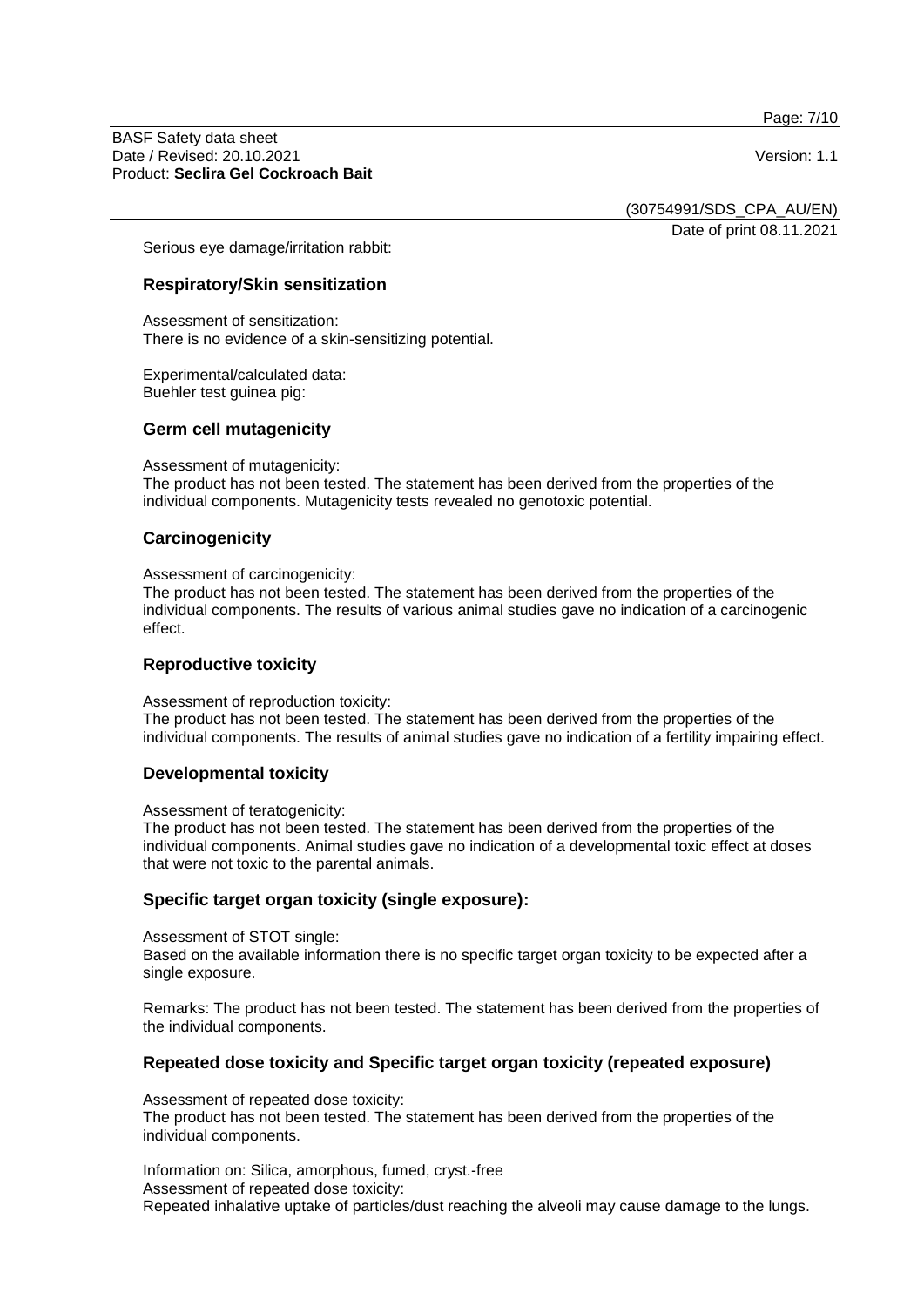Page: 8/10

BASF Safety data sheet Date / Revised: 20.10.2021 **Version: 1.1** Product: **Seclira Gel Cockroach Bait**

(30754991/SDS\_CPA\_AU/EN)

Date of print 08.11.2021

# **Aspiration hazard**

----------------------------------

The product has not been tested. The statement has been derived from the properties of the individual components. No aspiration hazard expected.

## **Other relevant toxicity information**

Misuse can be harmful to health.

## **12. Ecological Information**

#### **Ecotoxicity**

Assessment of aquatic toxicity: Harmful to aquatic life with long lasting effects. The product has not been tested. The statement has been derived from the properties of the individual components.

Information on: dinotefuran (ISO); (RS)-1-methyl-2-nitro-3-(tetrahydro-3-furylmethyl)guanidine Toxicity to fish: LC50 (96 h) > 100 mg/l, Oncorhynchus mykiss

LC50 (96 h) > 100 mg/l, Cyprinus carpio ----------------------------------

Information on: dinotefuran (ISO); (RS)-1-methyl-2-nitro-3-(tetrahydro-3-furylmethyl)guanidine Aquatic invertebrates: EC50 (48 h) > 1,000 mg/l, Daphnia magna

EC50 (96 h) 0.79 mg/l, Mysidopsis bahia ----------------------------------

Information on: dinotefuran (ISO); (RS)-1-methyl-2-nitro-3-(tetrahydro-3-furylmethyl)guanidine Aquatic plants: EC50 (72 h) 97.6 mg/l (biomass), Pseudokirchneriella subcapitata

----------------------------------

----------------------------------

Information on: dinotefuran (ISO); (RS)-1-methyl-2-nitro-3-(tetrahydro-3-furylmethyl)guanidine Chronic toxicity to aquatic invertebrates: No observed effect concentration, 0.089 mg/l, Mysidopsis bahia

## **Mobility**

Assessment transport between environmental compartments: The product has not been tested. The statement has been derived from the properties of the individual components.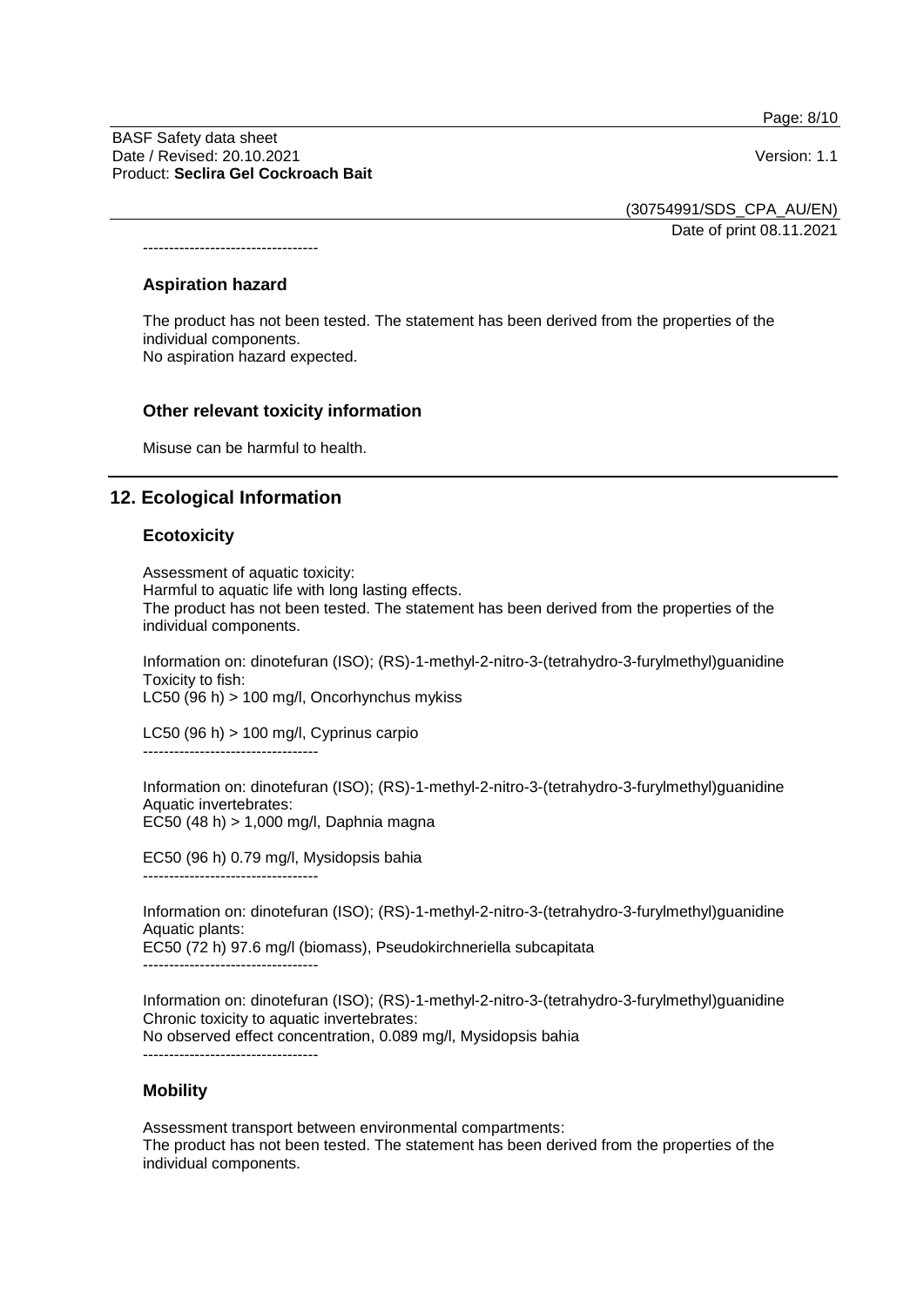Page: 9/10

BASF Safety data sheet Date / Revised: 20.10.2021 **Version: 1.1** Product: **Seclira Gel Cockroach Bait**

(30754991/SDS\_CPA\_AU/EN)

Date of print 08.11.2021

Information on: dinotefuran (ISO); (RS)-1-methyl-2-nitro-3-(tetrahydro-3-furylmethyl)guanidine Assessment transport between environmental compartments: Following exposure to soil, the product trickles away and can - dependant on degradation - be

transported to deeper soil areas with larger water loads.

----------------------------------

## **Persistence and degradability**

Assessment biodegradation and elimination (H2O): The product has not been tested. The statement has been derived from the properties of the individual components.

Information on: dinotefuran (ISO); (RS)-1-methyl-2-nitro-3-(tetrahydro-3-furylmethyl)guanidine Assessment biodegradation and elimination (H2O): Not readily biodegradable (by OECD criteria).

----------------------------------

#### **Bioaccumulation potential**

Assessment bioaccumulation potential: The product has not been tested. The statement has been derived from the properties of the individual components.

Information on: dinotefuran (ISO); (RS)-1-methyl-2-nitro-3-(tetrahydro-3-furylmethyl)guanidine Assessment bioaccumulation potential:

Because of the n-octanol/water distribution coefficient (log Pow) accumulation in organisms is not to be expected.

----------------------------------

#### **Additional information**

Other ecotoxicological advice: Do not discharge product into the environment without control.

# **13. Disposal Considerations**

Must be sent to a suitable incineration plant, observing local regulations.

Contaminated packaging: Contaminated packaging should be emptied as far as possible and disposed of in the same manner as the substance/product.

## **14. Transport Information**

**Domestic transport:**

Not classified as a dangerous good under transport regulations

**Sea transport** IMDG